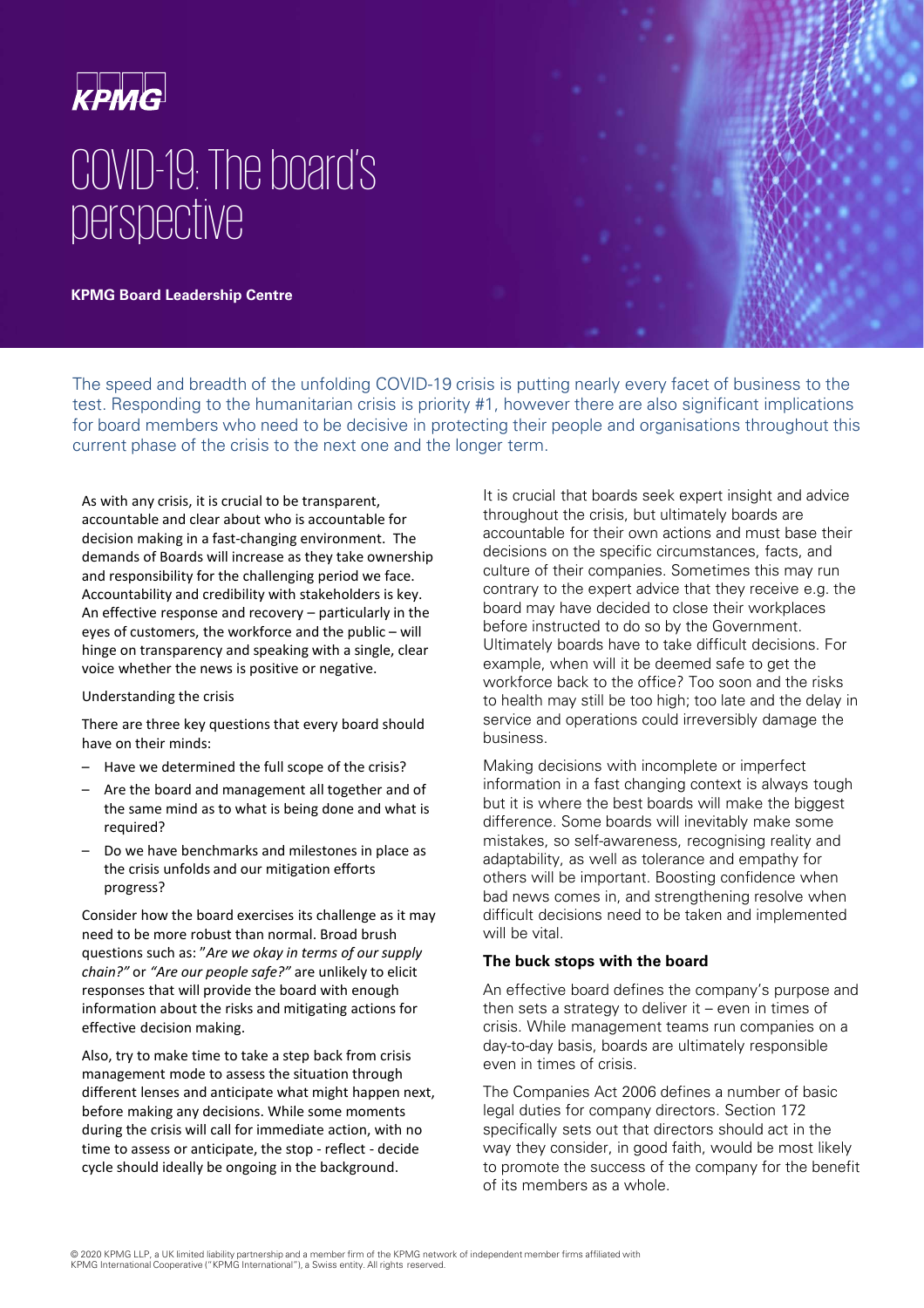But s172 also requires that directors have regard to both the likely consequences of any decision in the long term and the interests of a wider group of stakeholders including the company's employees, suppliers, customers and others.

How shareholders will be affected by board decisions will therefore be a key concern throughout the crisis – but so too will be the impact of the board's decisions on other stakeholders. This is not just theoretical governance – boards may well have to evidence their consideration at a later date, both in their corporate reporting and if directors were ever required to legally justify the specific decisions they made.

So, the starting point for boards in this crisis – just as in any other crisis – is to direct the company in a way that works for all key stakeholders albeit in pursuit of the success of the company for shareholders as a whole.

Unfortunately, this is not so simple in reality and tough choices may need to be made to protect the interests of shareholders despite the impact on other stakeholders, e.g. in the case of making redundancies. But in most cases, the need to maintain the loyalty and motivation of employees, suppliers, customers and local communities will be a crucial consideration for boards in both the short and long term.

## **Living the company's values**

The COVID-19 pandemic has claimed thousands of lives and sadly many more are expected. There are also multiple knock-on effects – travel bans, school closures and most recently 'lock-down' requirements.

This is where the company's values and purpose come in to their own. As a board, be clear in your own minds about what the company stands for and do your best to articulate its values and demonstrate genuine empathy with employees and wider society by acknowledging the personal and professional challenges that the people are experiencing, and by taking appropriate measures to support them.

As a board be clear as to the 'how' and 'what' management should communicate to employees and other stakeholders; and ensure they have all the resources necessary to do it properly. Media and reputation is important, but doing the 'right thing' is paramount and will ultimately increase the likelihood of success. Once the crisis has passed, customers, suppliers, shareholders and especially the workforce will remember how they were treated.

## **Be transparent**

A crisis can result in traditional communication challenges being rethought. With much of the country's workforce now working remotely, will what worked yesterday work today?

Gather the relevant facts and share as much as you can. 'Going dark' or having a bunker mentality will leave questions lingering, invite rumours and allow 'false news' to build up.

Use all available means, including social media, to help understand market and societal expectations. Events are changing at pace so be cognizant of the need to communicate as regularly as possible. Employees, customers and other stakeholders will value open and honest communications. Even admitting a mistake can be a powerful catalyst for maintaining workforce and customer loyalty.

Finally, communications shouldn't stop once the crisis has passed. Offering an optimistic yet realistic outlook can have a powerful effect on employees and other stakeholders, inspiring them to support the company's recovery.

### **Be clear who is 'calling the shots'**

In normal circumstances the CEO is in charge and the board's role is oversight. The CEO is the face of accountability and external communications should flow through them. Individual directors should generally not speak for the company unless a board response is determined to be necessary.

In times of crisis, the quality of the relationship between the board and executive management is critical. This is not time for confusion as to who does what. Board and executive management responsibilities should be clear and the time spent together should be organised to achieve maximum impact.

If the CEO is unavailable, say through sickness, then the board will need to consider who takes the lead. Maybe the chair steps in to fill the void, or maybe a 'battlefield appointment' can be made to ensure the right expertise, time and resources are dedicated to navigating the company through the crisis.

## **Be prepared to roll your sleeves up**

Without straying into management, board members may need to take a more active role within the business than in normal circumstances. It is no good holding management to account on a retrospective basis after the organisation has suffered a catastrophic failure.

Equally, board members can contribute in other ways. Being seen to take on a very different and perhaps modest role in the midst of a crisis can have a powerful impact on team morale and provide board members with unique insights into the business, and the people within it, that will be invaluable when the company emerges from the current crisis.